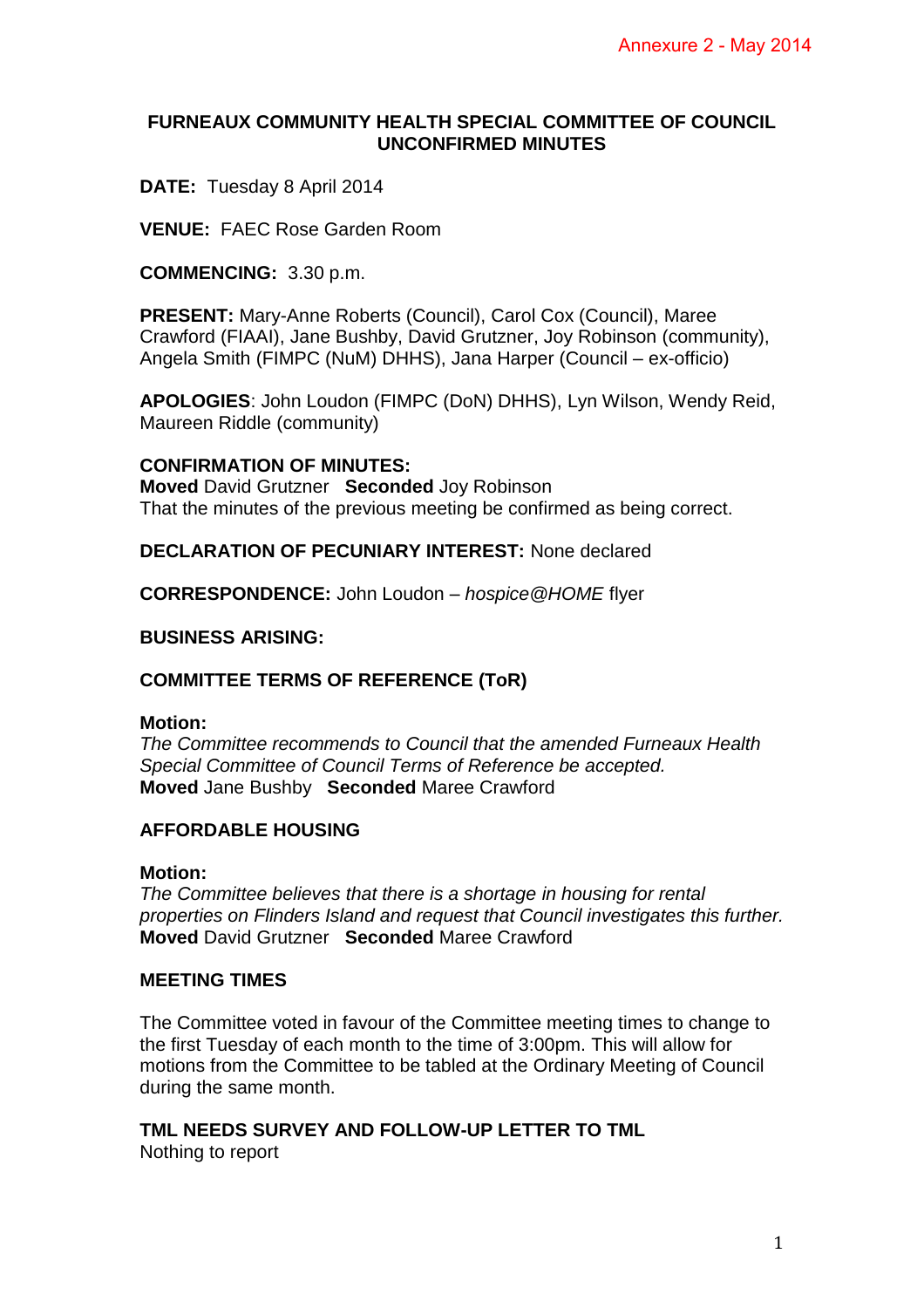## **ESSENDON AIRPORT DISABILITY LIFTER**

This resolution is 'in progress'. All updates and progress to Council resolutions that are still ongoing are included in the table below and also as an item in the Councillor Resolution Report tabled at each Ordinary Meeting of Council.

### **WHITEMARK FOOTPATHS**

This resolution is 'in progress'. All updates and progress to Council resolutions that are still ongoing are included in the table below and also as an item in the Councillor Resolution Report tabled at each Ordinary Meeting of Council.

### **GENERAL BUSINESS:**

 **hospice@HOME:** hospice@HOME is funded by the Federal Government through the 'Better Access to Palliative Care' package to provide support for palliative care for all Tasmanians if they wish to die at home. The District Nurses will work with General Practitioners, community providers and specialist palliative care teams to optimise in home patient care as directed by the patient and family.

An information session on this program is planned to be held Thursday 19 June at the FIMPC Community Room.

#### **Motion:**

*The Committee is supportive of the Flinders Island MPC hosting the hospice@HOME community information session and education on current available palliative care support.* 

**Moved** Maree Crawford **Seconded** Angela Smith

- **COMMUNITY BUS:** The Chairperson to write to Rosemary Amos, Volunteer Community Bus Coordinator on Flinders Island, to invite Rosemary to the next meeting to provide the Committee with a briefing on the recent changes to the volunteer bus program.
- **LADY BARRON COMMUNICATIONS:** Deferred
- **Committee member list**: It was asked that a list of committee members be provided to the Committee

Meeting closed at 4:45pm.

Next Meeting Tuesday 6 May 3:00pm FAEC Rose Garden Room

|                   | <b>ACTIONS ARISING FOR</b>                         |                        |
|-------------------|----------------------------------------------------|------------------------|
|                   | <b>COMMITTEE MEMBERS</b>                           |                        |
| <b>March 2014</b> | <b>TML's Rural Primary Health Needs Survey</b>     | Mayor Carol Cox, David |
|                   | results: Draft a letter to send to TML in response | Grutzner, Jane Bushby. |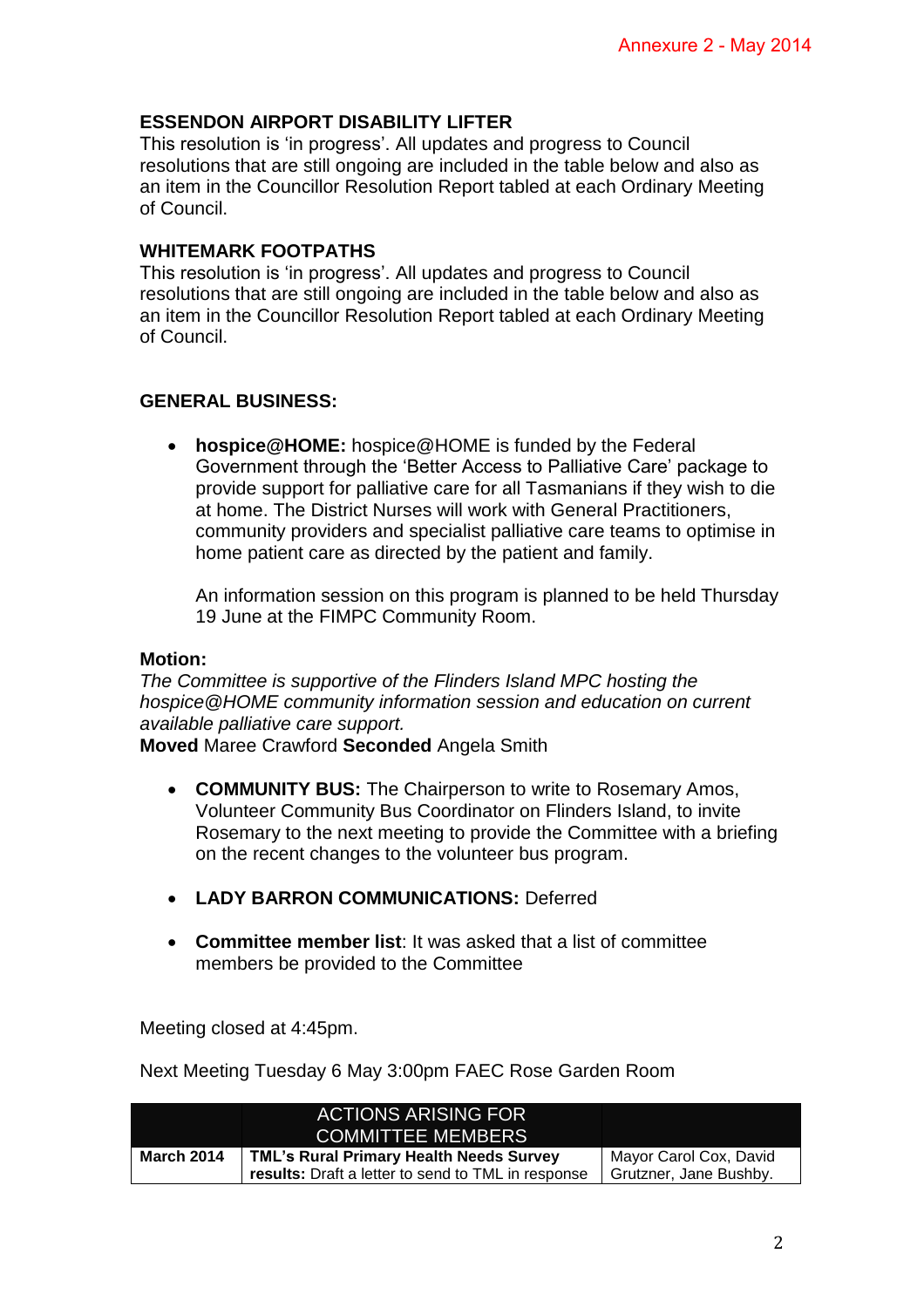|                   | to the survey results.                                                                                                                                                                                                                                                                                                                                                             |                                                                                                            |
|-------------------|------------------------------------------------------------------------------------------------------------------------------------------------------------------------------------------------------------------------------------------------------------------------------------------------------------------------------------------------------------------------------------|------------------------------------------------------------------------------------------------------------|
| <b>April 2014</b> | The Chairperson to write to Rosemary Amos,<br>Volunteer Community Bus Coordinator on<br>Flinders Island, to invite Rosemary to the next<br>meeting to provide the Committee with a briefing<br>on the recent changes to the volunteer bus<br>program.                                                                                                                              | Chairperson                                                                                                |
|                   | hospice@HOME community information session<br>and education on current available palliative care<br>support to be held Thursday 19 June.                                                                                                                                                                                                                                           | All Committee members                                                                                      |
|                   | Add Lady Barron Communications to the next<br>Agenda.                                                                                                                                                                                                                                                                                                                              | Chairperson                                                                                                |
|                   | Committee member list to be provided to the<br>Committee                                                                                                                                                                                                                                                                                                                           | <b>Community Development</b><br>Coordinator                                                                |
|                   | NOTICE OF MOTIONS<br><b>ARISING TO ACTION</b>                                                                                                                                                                                                                                                                                                                                      |                                                                                                            |
| <b>April 2014</b> | "The Committee recommends to Council that the<br>amended Furneaux Health Special Committee of<br>Council Terms of Reference be accepted."<br><b>Moved David Grutzner Seconded Maree</b><br>Crawford                                                                                                                                                                                | Chairperson                                                                                                |
|                   | "The Committee believes that there is a shortage<br>in housing for rental properties on Flinders Island<br>and request that Council investigates this further."<br><b>Moved David Grutzner Seconded Maree</b><br>Crawford                                                                                                                                                          | Chairperson                                                                                                |
|                   | NOTICE OF MOTIONS IN PROGRESS                                                                                                                                                                                                                                                                                                                                                      |                                                                                                            |
|                   |                                                                                                                                                                                                                                                                                                                                                                                    |                                                                                                            |
| Oct 2013          | "That on successful conclusion of negotiations<br>with Sharp Airlines for the housing and operation<br>of a lifter, Council commits to the purchase of a<br>passenger lifter for the Essendon Airport and<br>commits to funding the balance required for the<br>purchase and delivery to Essendon of up to<br>\$7,000."<br><b>Moved: Mayor Carol Cox</b><br>Seconded: Cr R<br>Wise | The lease between Sharp<br>Airlines and Council has<br>been finalised and the<br>passenger lifter ordered. |
| Oct 2013          | "Council directs the General Manager to engage<br>an Engineer with specific experience in footpath<br>design and disabled access to undertake a basic<br>assessment of the existing footpath network in<br>Whitemark and provide a series of<br>recommendations for formal Council<br>consideration."<br>Moved: Cr M Roberts Seconded: Cr M<br>Cobham                              | The General Manager has<br>engaged a consultant with<br>the requisite skills to<br>undertake the task.     |